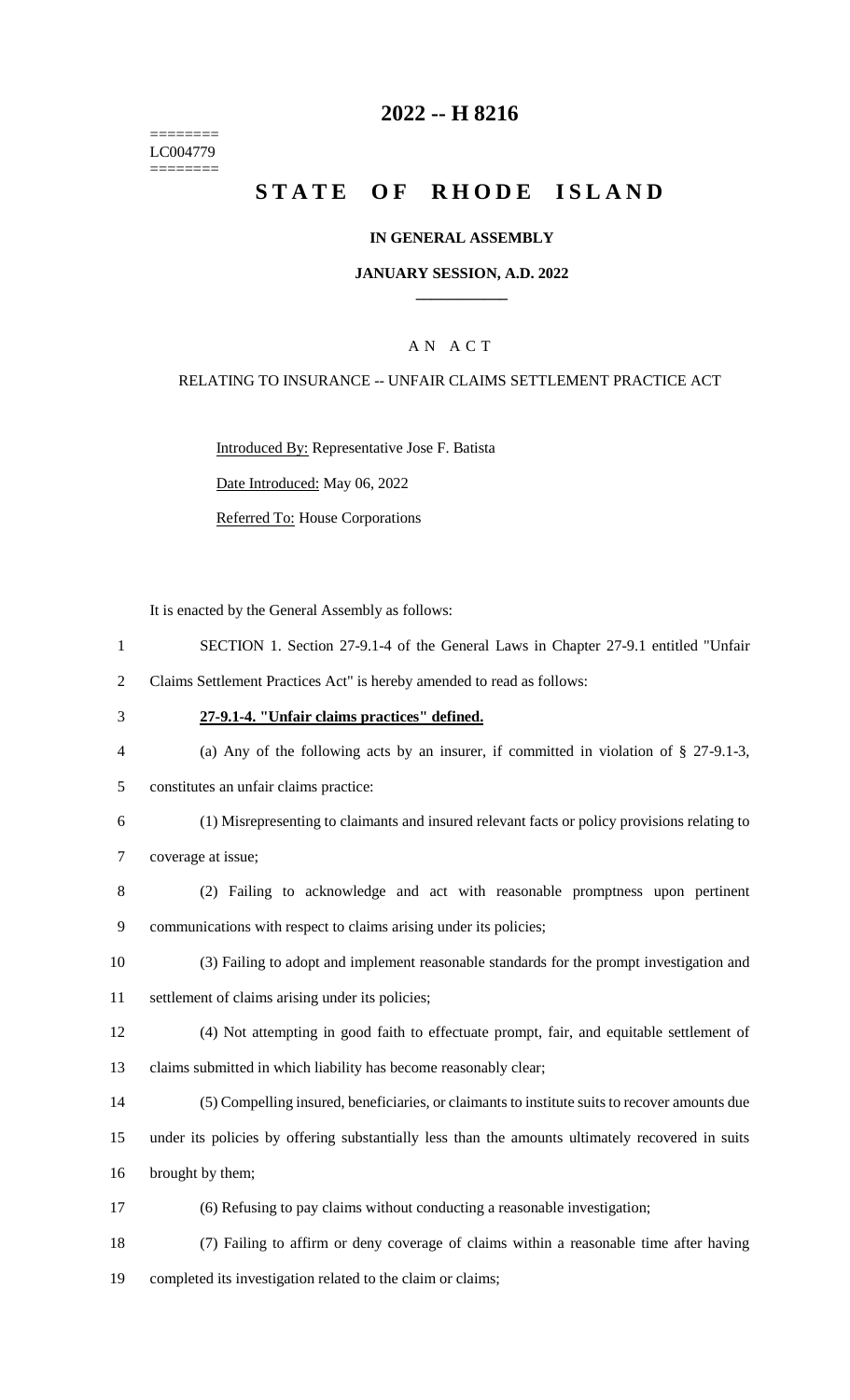- (8) Attempting to settle or settling claims for less than the amount that a reasonable person would believe the insured or beneficiary was entitled by reference to written or printed advertising material accompanying or made part of an application;
- (9) Attempting to settle or settling claims on the basis of an application that was materially altered without notice to, or knowledge or consent of, the insured;
- 

 (10) Making claims payments to an insured or beneficiary without indicating the coverage under which each payment is being made;

 (11) Unreasonably delaying the investigation or payment of claims by requiring both a formal proof of loss form and subsequent verification that would result in duplication of information and verification appearing in the formal proof of loss form;

 (12) Failing in the case of claims denials or offers of compromise settlement to promptly provide a reasonable and accurate explanation of the basis of those actions;

- (13) Failing to provide forms necessary to present claims within ten (10) calendar days of a request with reasonable explanations regarding their use;
- (14) Failing to adopt and implement reasonable standards to assure that the repairs of a repairer owned by or required to be used by the insurer are performed in a workmanlike manner;

(15) Misleading a claimant as to the applicable statute of limitations;

 (16) Failing to respond to a claim within thirty (30) days, unless the insured shall agree to a longer period;

 (17) Engaging in any act or practice of intimidation, coercion, threat, or misrepresentation of consumers rights, for or against any insured person, claimant, or entity to use a particular rental car company for motor vehicle replacement services or products; provided, however, nothing shall prohibit any insurance company, agent, or adjuster from providing to such insured person, claimant, or entity the names of a rental car company with which arrangements have been made with respect to motor vehicle replacement services; provided, that the rental car company is licensed pursuant to § 31-5-33;

 (18) Refusing to honor a "direction to pay" executed by an insured, claimant, indicating that the insured or claimant wishes to have the insurance company directly pay his or her motor vehicle replacement vehicle rental benefit to the rental car company of the consumer's choice; provided, that the rental car company is licensed pursuant to § 31-5-33. Nothing in this section shall be construed to prevent the insurance company's ability to question or challenge the amount charged, in accordance with its policy provisions, and the requirements of the department of business regulation;

(19) Modifying any published manual, i.e., Motor's Auto Repair Manual, Mitchells, or any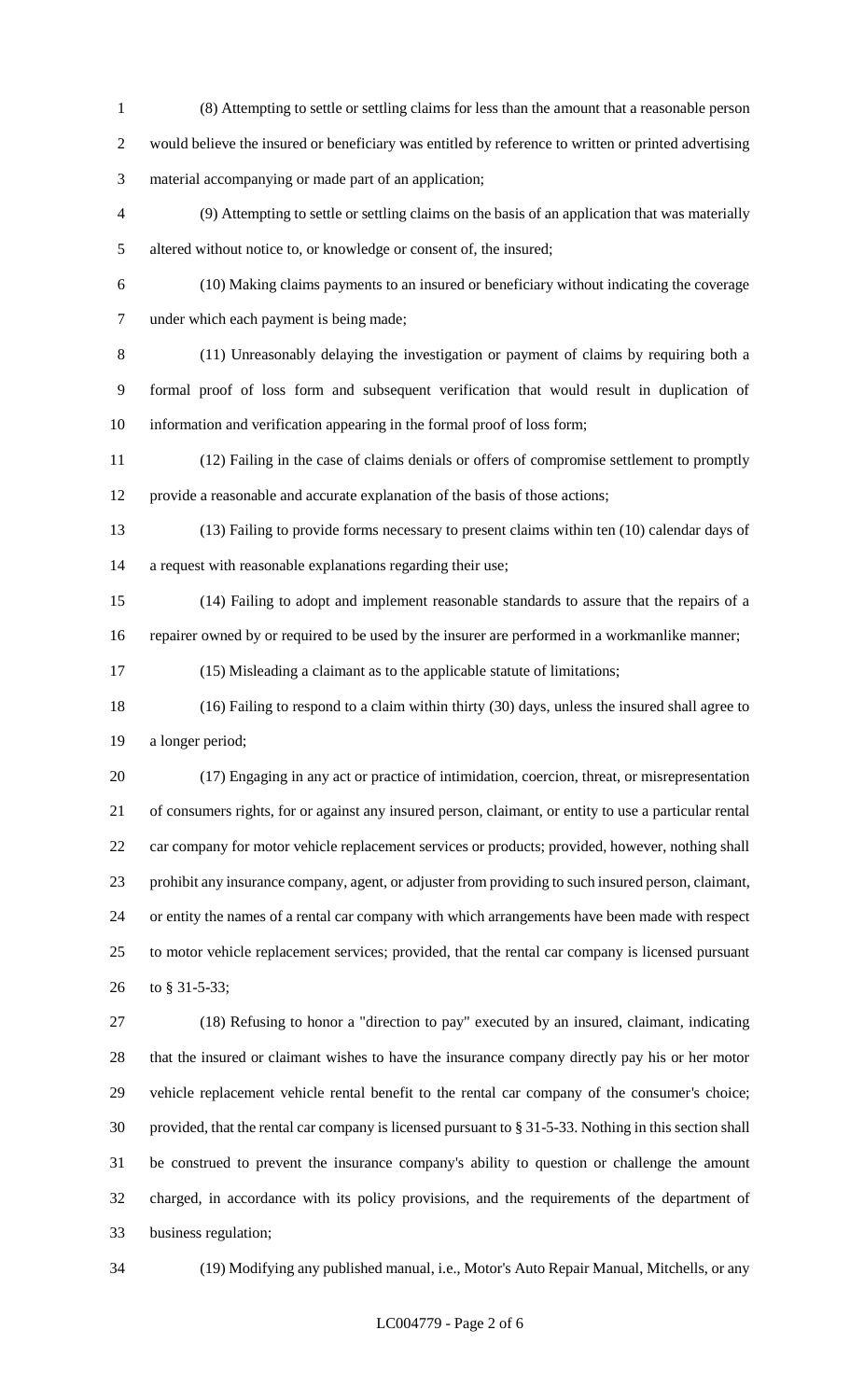automated appraisal system, relating to auto body repair without prior agreement between the

parties;

(20) Failing to use a manual or system in its entirety in the appraisal of a motor vehicle;

 (21) Refusing to compensate an auto body shop for its documented charges as identified through the most current version of automotive industry-recognized software programs or systems for paint, body, and refinishing materials in auto body repair claims, including, but not limited to, programs such as Mitchell's RMC, PMC Logic, Paint, Micromix, or a paint manufacturer's programs. An insurer shall not discount documented charges by failing to use a system in its entirety, including an automotive industry standard markup;

(22) Failing to comply with the requirements of § 31-47-12.1;

 (23) Failure to have an appraisal performed by a licensed appraiser where the motor vehicle 12 has sustained damage estimated to exceed two thousand five hundred dollars (\$2,500) five thousand 13 dollars (\$5,000). The licensed appraiser referred to herein must be unaffiliated with the repair facility repairing the subject motor vehicle; must perform a physical inspection of the damaged motor vehicle; and may not perform an appraisal based upon pictures of the damaged motor vehicle; 16 (24) Failure to perform an initial appraisal within three  $\left(3\right)$  four  $\left(4\right)$  business days after a request is received from an auto body repair shop, provided the damaged motor vehicle is on the premises of the repair shop when the request is made, and failure to perform a supplemental appraisal inspection of a vehicle within four (4) business days after a request is received from an auto body repair shop. The time limitations set forth in this subsection may be extended by mutual agreement between the auto body repair shop and the insurer;

 (25) Designating a motor vehicle a total loss if the cost to rebuild or reconstruct the motor vehicle to its pre-accident condition is less than seventy-five percent (75%) of the "fair market value" of the motor vehicle immediately preceding the time it was damaged:

 (i) For the purposes of this subdivision, "fair market value" means the retail value of a motor vehicle as set forth in a current edition of a nationally recognized compilation of retail values 27 commonly used by the automotive or insurance industry to establish values of motor vehicles;

 (ii) Nothing herein shall be construed to require a vehicle be deemed a total loss if the total cost to rebuild or reconstruct the motor vehicle to its pre-accident condition is greater than seventy- five percent (75%) of the fair market value of the motor vehicle immediately preceding the time it was damaged;

 (iii) Nothing herein shall prohibit an insurance company from agreeing to deem a vehicle a total loss at the vehicle owner's request and with the vehicle owner's express written authorization if the cost to rebuild or reconstruct the motor vehicle to its pre-accident condition is less than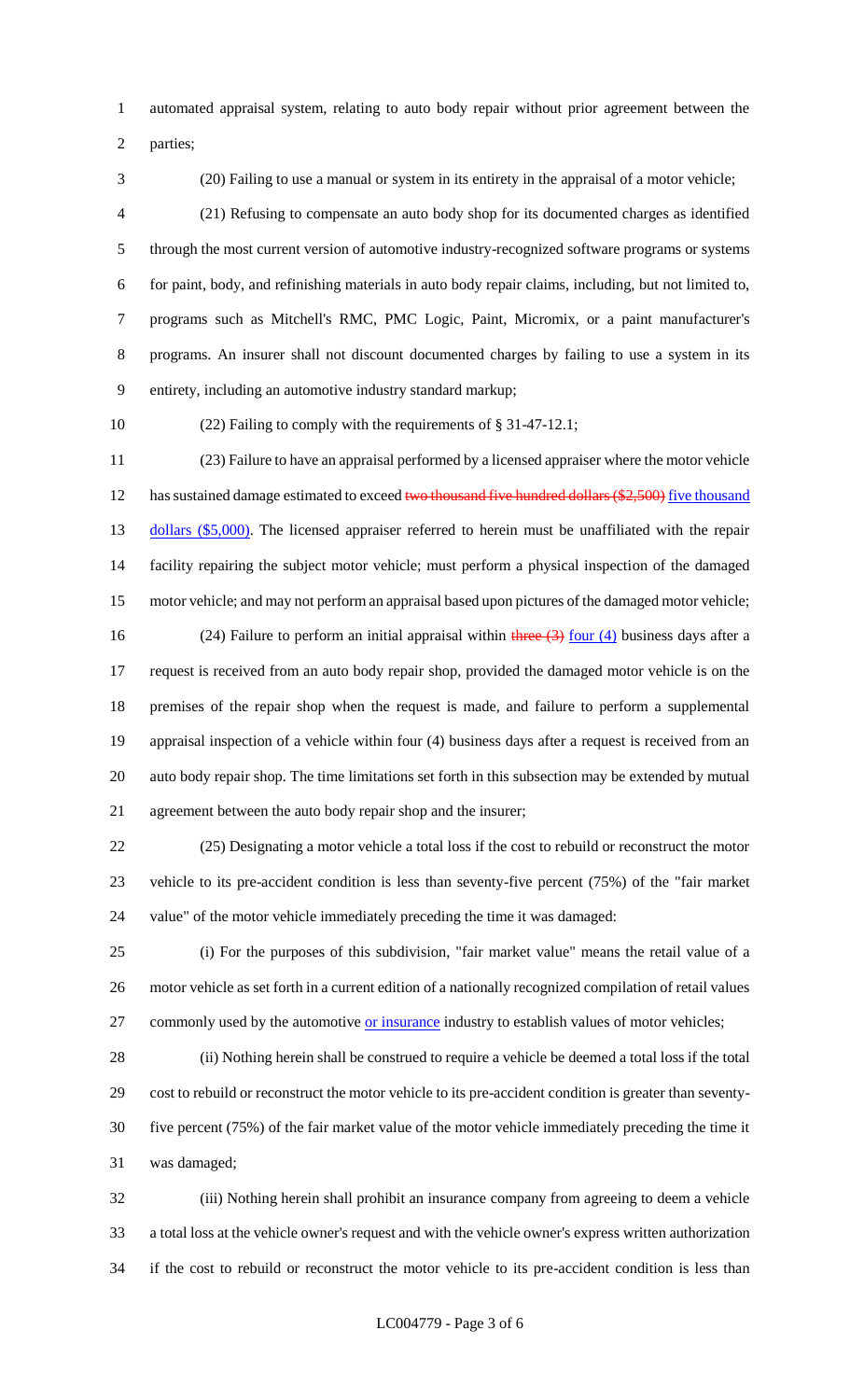seventy-five percent (75%) of the "fair market value" of the motor vehicle immediately preceding the time it was damaged;

 (iv) If condition adjustments are made to the retail value of a motor vehicle designated a total loss, all such adjustments must be in accordance with the standards set forth in the current edition of a nationally recognized compilation of retail values, commonly used by the automotive or insurance industry, used by the insurer to determine the retail value of the vehicle; and all such adjustments, including prior damage deductions, must be itemized, fair, and reasonable; and

 (v) When a vehicle is deemed a total loss, if the insurer is not retaining the salvage, the insurer must notify the owner of the vehicle in writing of the requirements of obtaining both a 10 salvage title and a reconstructed title from the department of motor vehicles pursuant to chapter  $\ddagger$  $\frac{46}{1}$  of title 31, and must obtain, in writing, the owner's consent and acknowledgement that the insurer is not retaining the salvage and include a statement of the owner's obligation and potential costs to dispose of or otherwise retain the salvage;

 (26) Negotiating, or effecting the settlement of, a claim for loss or damage covered by an insurance contract with an unlicensed public adjuster acting on behalf of an insured. Nothing contained in this section shall be construed to preclude an insurer from dealing with any individual 17 or entity that is not required to be licensed under chapter 10 of title 27;

 (27) Refusing to pay an auto body repair shop for documented necessary sublet services paid out to vendors or incurred by the auto body repair shop, for specialty or unique services performed in the overall repair process, including costs and labor incurred to research, coordinate, administrate, or facilitate the necessary sublet service, and an automotive industry standard markup. Examples of sublet services include, but are not limited to, towing, transportation, suspension, alignments, electronic calibrations, diagnostic work, mechanical work, and paid charges to release a vehicle.

25 (b)(1) Nothing contained in subsections (a)(19), (a)(20), and (a)(21) of this section shall be construed to interfere with an auto body repair facility's contract with an insurance company.

 (2) If an insurance company and auto body repair facility have contracted under a direct repair program or any similar program thereto, the provisions of subsections (a)(19), (a)(20), and (a)(21) of this section shall not apply.

 (3) If the insured or claimant elects to have the vehicle repaired at a shop of his or her choice, the insurer shall not limit or discount the reasonable repair costs based upon the charges that would have been incurred had the vehicle been repaired by the insurer's chosen shop(s).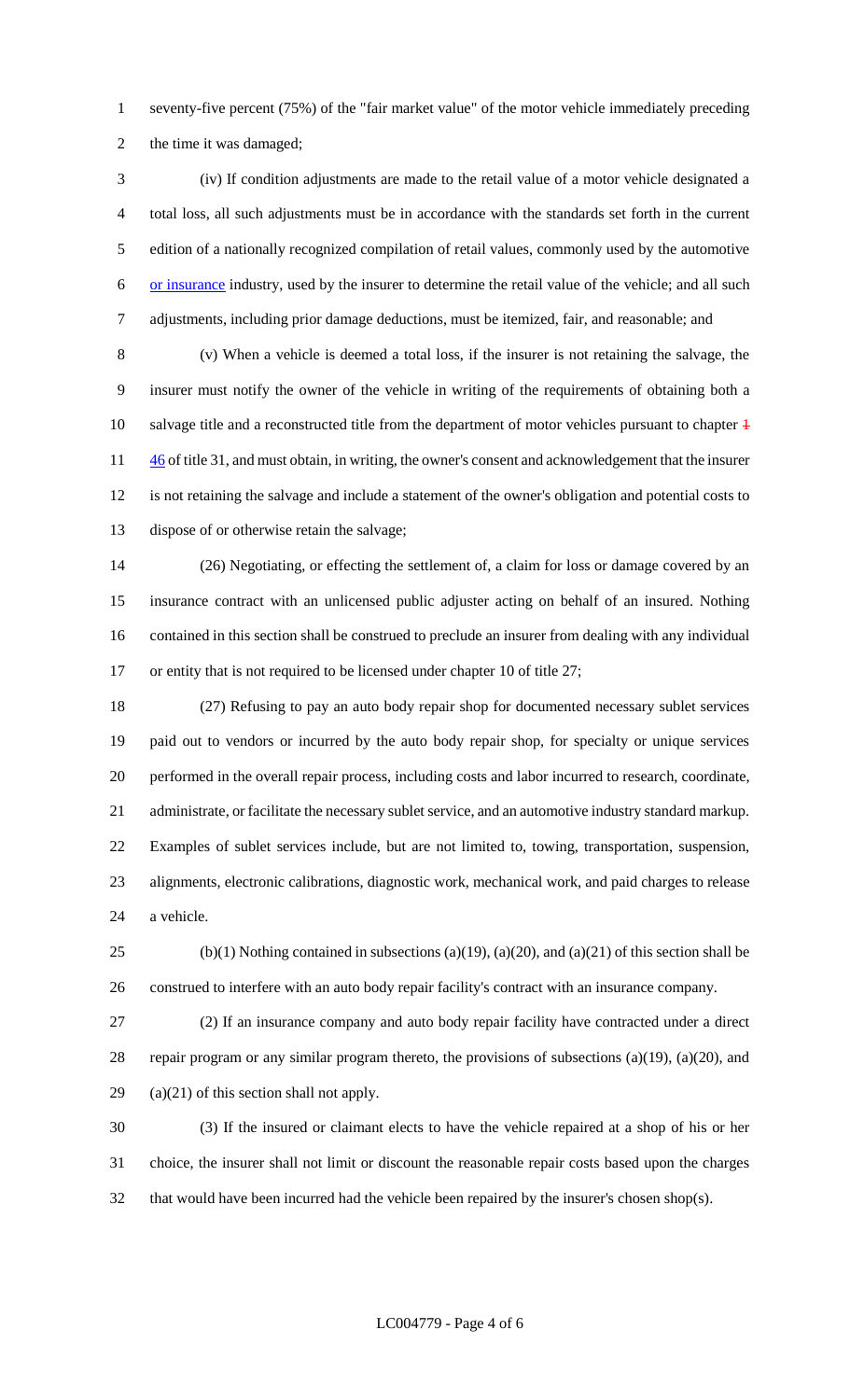1 SECTION 2. This act shall take effect upon passage.

#### $=$ LC004779  $=$